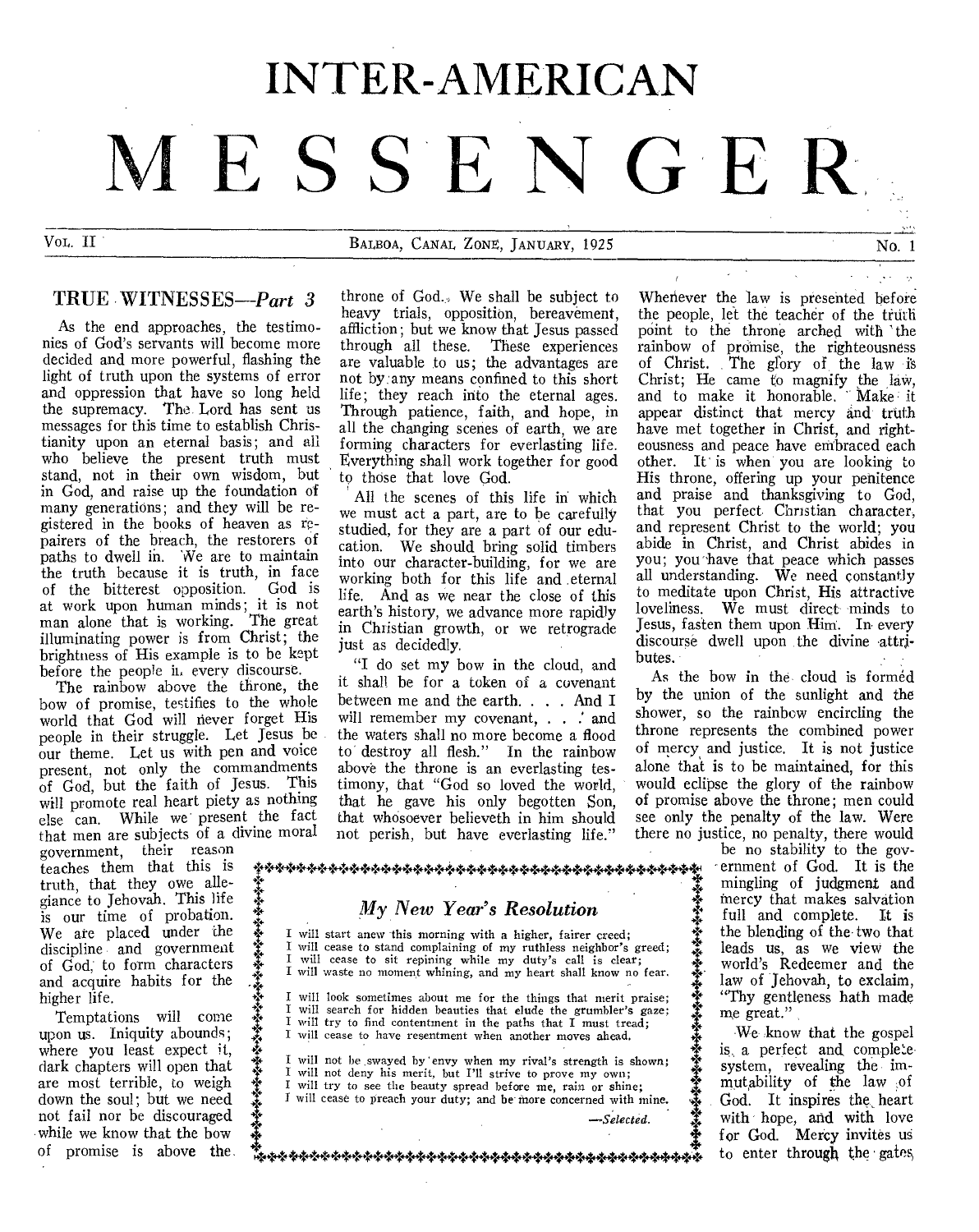into the city of God, and justice is sacrificed to accord to every obedient soul full privileges as a member of the royal family, a child of the heavenly King. If we were defective in character, we could not pass the gates that mercy has opened to the obedient; for justice stands at the entrance, and demands holiness, purity, in all who would see God. Were justice extinct, and were it possible for divine mercy 'o open the gates to the whole race, irrespective of character, there would be a worse condition of disaffection and rebellion in heaven than before Satan was expelled. The peace, happiness, and harmony of heaven would be broken up. The change from earth to heaven will not change men's characters; the happiness of the redeemed in heaven results from the character formed in this life, after the image of Christ. The saints in heaven will first have been saints on earth.

The salvation that Christ made such a sacrifice to gain for man, is that which is alone of value, that which saves from sin, the cause of all the misery and woe in our world. Mercy extended to the sinner is constantly drawing him to Jesus. If he responds, coming in penitence, with confession, in faith laying hold of the hope set before him in the gospel, God will not despise the broken and contrite heart. Thus the law of God is not weakened, but the power of sin is broken, and the scepter of mercy is extended to the penitent sinner. ELLEN G. WHITE. sinner. ELLEN G. WHITE.

*November, 1890.* 

# $\frac{1}{2}$ *"EVEN AT THE DOOR"*

"0 Jehovah, thou art my God: I will exalt thee, I will praise thy name: for thou hast effected wonderful things; counsels of old time, promises immutably true." Isaiah 25:1.—Lowth's Tr. "Counsels of distant times [are become] faithful confirmations," says Laesers's Translation of the last clause in the verse above.

Immediately following this declaration of thanksgiving and praise to Jehovah for the wonderful things He had wrought, the prophet speaks of the destruction of "the strongly fortified citadel," and "the palace of the proud ones;" and he also says that, in accord with God's counsels or resolves of old, or distant times, "it never should be built up again." This is cited as indisputable evidence of the unfailing nature of His promises, and as a confirmation of His faithful word.

The fulfilment of the signs in the

heavens,—the darkening of the sun and of the moon, and the falling of the stars, —in absolute and perfect accord with the unfailing promise of the Saviour, in addition to the accumulated evidences of past ages, has furnished sufficient ground for confidence in the fulfilment of all that He has promised. Not one word of all that He has spoken will fail; all that He has promised will most surely come to pass.

"Heaven and earth shall pass away, but my words shall not pass away.' This word was spoken by the Saviour in connection with the promise of His coming, and With the above mentioned signs which show that His coming is "near, even at the doors." "Verily I say unto you," says Jesus, *"this* generation shall not pass, till all these things be fulfilled." Matt. 24:34, 35. The generation here mentioned is the generation that saw,—in *the light of the prophetic*  word,—these signs fulfilled. "All these things" include the one glorious event to which all the signs point,—"the Son of man coming in the clouds of heaven with power and great glory."

Since the fulfilment of the last of these signs on Nov. 13, 1833, many other signs, given by the prophets to confirm our faith in the near approach of that great day, and to add power and authority to the message announcing the coming of Jesus, have already been fulfilled; and many are now in the process of fulfilment. Among the multitude of signs, heralding the coming of the Saviour, that have been strikingly fulfilled, are those found in Matt. 24:7, 8. "Nation 'shall rise against nation, and kingdom against kingdom: and there shall be famines, and pestilences, and eartnquakes, in divers places. All these are the beginning of sorrows."

It is a remarkable fact that within the past decade, or since the beginning of the great war in 1914, each of these signs has been fulfilled so perfectly that there is left no room for an honest heart to doubt. The decade began with the greatest war ever known. Literally nation rose against nation, and kingdom against kingdom till nearly the whole world was involved. The results of this terrible conflict, that continued for more than four years, were so appalling that it left all of Europe prostrate; and even yet the hearts of the world's greatest statesmen are filled with fear and perplexity lest the world be thrown into another war more terrible than the recent World War.

And this decade, which opened with the most terrible war ever known, also witnessed incomparably the two greatest famines that have ever visited this sorrow-stricken earth—the famine in North China, and the one in Russia. As a direct result of the World War, many millions in the war areas were brought to the verge of starvation; but were saved from this awful fate by the heroic efforts of sympathetic nations.

During this same period the earth was visited by the most fatal pestilence that has ever been known. In a few weeks' time the influenza scourge carried away more than twelve million victims; and this fearful toll was exacted simultaneously from nearly every part of the inhabited globe. In addition to all these unprecedented calamities, in September, 1923, Japan was the victim of the most destructive earthquake that has ever been recorded;—the most destructive both in life and property.

Let us stop and give serious consideration to the meaning of 'this accumulation of major, death-dealing calamities within one short decade. Is it not because "the earth also is defiled under the inhabitants thereof ; because they have transgressed the laws, changed the ordinance, broken the everlasting covenant?" Isaiah 24:5. Are they not permitted as a warning, to all the world, of the approaching judgments, a judgment much more serious in effect, and much more general than any from which the earth has yet suffered?

But these are not all the signs of the approach of that hour when "we shall all stand before the judgment seat of Christ," and "every one of us shall give account of himself to God." Romans 14:10, 12. It is very apparent that the restraining power of God's Holy Spirit is being withdrawn; and, as a natural result, there is a rising tide of violence and crime. Iniquity abounds, and the love of many is waxing cold. Matthew  $24:12$ . E. E. ANDROSS.

# *PREPARATION FOR THE WORK*

 $+$ 

God does not call men to work for Him without fitting them for His work, if they will allow Him to do it. They may refuse to be benefitted by His effort to instruct them, but it is nevertheless true that He does give them an opportunity and means of preparation to fit themselves for His work. It is not for the honor of God that men should enter into His work till they are prepared to do it in a manner that He can approve.

God gave to Isaiah a vision of heavenly glory. When he had seen it, he cried out, "Woe is me! for I am undone; because I am a man of unclean lips, and I dwell in the midst of a people of unclean lips: for mine eyes have seen the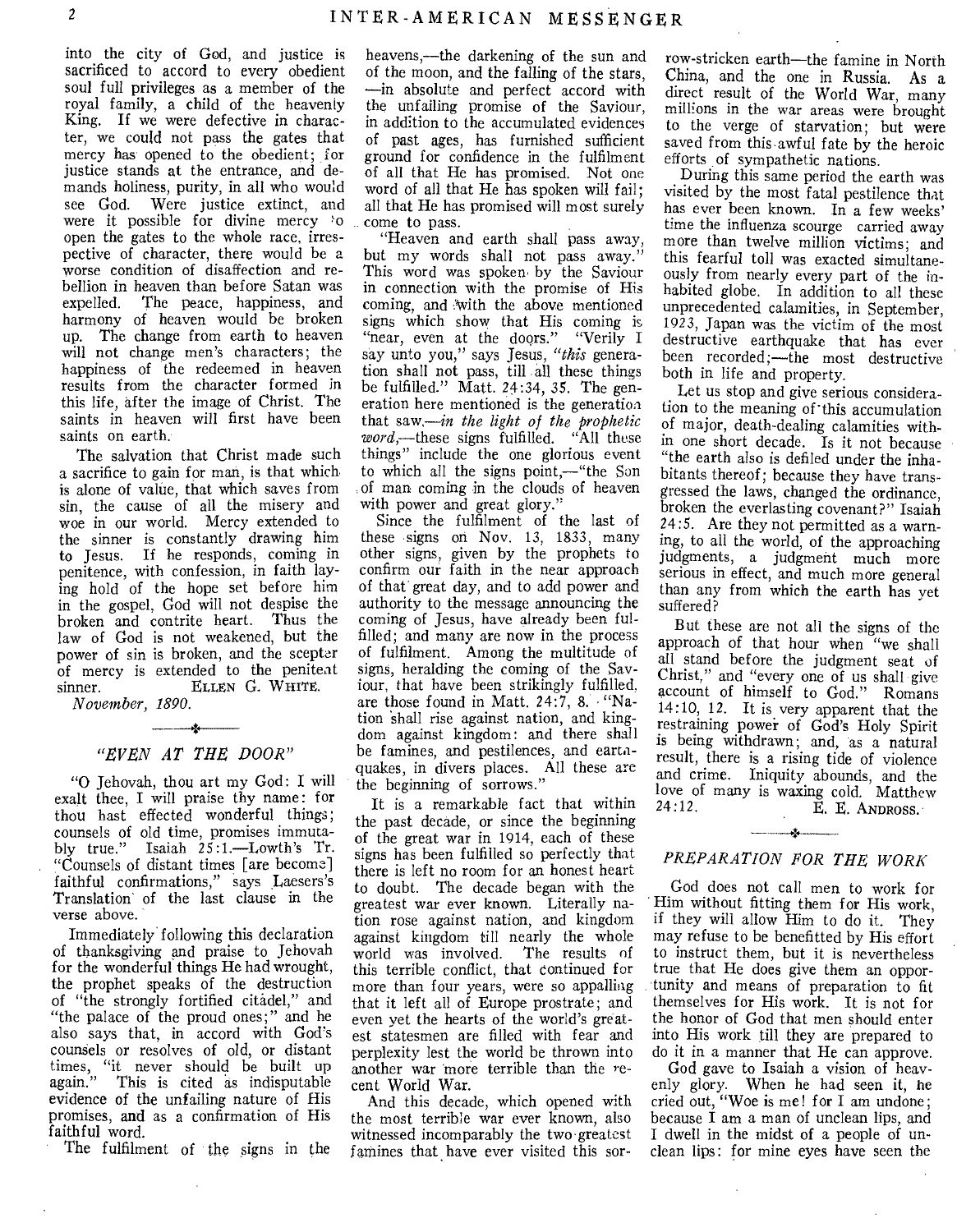King, the Lord of hosts." Isaiah 6:5. Whereupon one of the seraphim took a live coal from off the altar, and laid it upon his lips, and said, "Lo, this hath touched thy lips, and thine iniquity is taken away, and thy sin purged."

Then he heard the Lord make this inquiry, "Whom shall I send, and who will go for us?" And thus he records his response: "Then said I, Here am I; send me." And the Lord then bade him go forth to fulfill his solemn commission. This teaches us a great lesson. Before men go out to work for God, they must have His work first wrought within themselves. When the live coal from the altar had been laid upon the lips of Isaiah, his iniquity was purged. Then he could speak for God, for he had something to say, and he was fitted to say it in a manner that God could accept.

God does not want men to go out to labor for Him till they have had their iniquity taken away. No man can lead others to Christ till he has first become personally acquainted with Him. When our hearts are right in His sight, our motives will be pure before Him. We shall not then seek our own worldly interest, the praise of men, nor our own ease and convenience, but shall seek only the honor Which comes from God and for this will cheerfully bear burdens and make sacrifices without one word of complaint. God will regard what men do, with such motives as these. He will not accept that which is done from other motives.

It is no light thing to work for God. The sacredness of the work cannot be overestimated. God will not be trifled with. He sees through all disguises, and He detects the most secret motives of the heart. The action is valued according to the motive which prompts it Those who name the name of Christ<br>must depart from all iniquity. They must depart from all iniquity. must not bear the vessels of the Lord without being themselves clean in His sight. Who is then sufficient for these things?—./. *N. Andrews, in "The True Missionary,' published in 1874, fifty years ago.* 

# ANTILLIAN UNION MISSION

| I. A. LELAND .     | ٠ | ۰      | Superintendent             |  |
|--------------------|---|--------|----------------------------|--|
| A. P. CHRISTIANSEN |   | $\sim$ | - Secy.-Treas.             |  |
| Office Address:    |   |        | Corrales 2-A, Havana, Cuba |  |

# *ENCOURAGING WORDS FROM CUBA*

Recently I had the privilege of baptizing four persons in Havana; others are in the baptismal class, and we hope these will soon be ready to follow their Lord in this sacred rite. In Santo Domingo we baptized six individuals. The Lord is greatly blessing the efforts of our workers in Cuba. A few weeks ago Elder Pedro Cruz had the privilege of baptizing seven in Cruces. In other places, also, believers are waiting for the privilege of being baptized. We feel quite encouraged as we see the interest that is manifested in many places. We wish that we had more consecrated workers to follow up the providential openings in this field.

In our school in Bartle we have a nice class of earnest young men and women who are preparing themselves for usefulness in the Lord's work. We have many more young people who should be in our school, and we hope a way may be opened to them to obtain a Christian education.

C. V. ACHENBACH.

#### AZTEC UNION MISSION

| D. A. PARSONS                                 | ٠      | ٠<br>$\blacksquare$ |  | Superintendent |
|-----------------------------------------------|--------|---------------------|--|----------------|
| M. R. BATTEE                                  | $\sim$ | ٠                   |  | Secv. Treas.   |
| Office Address: 4a. Querétaro No. 74, Mexico. |        | D. F., Mexico       |  |                |

# *WITH THE COLPORTEURS*

The following excerpts from the letters of two of our field leaders show that the better class of people are being reached by our literature. It is needless to say that few of this class could be reached by the public efforts of our ministers.

"We visited the Palace in Cordoba, Mexico, and the Lord b'essed us with sixteen orders, including one from the President Municipal. Ten men paid advance deposits on their orders and the rest asked Brother Ortego to call in the afternoon of the same day for their deposits. Two or three of the Palace officials already possessed a copy of "Practical Guide," but they greatly helped us by heartily recommending the book to their friends."

"We are starting our "Nuestro Siglo" campaign here in Puebla, Mexico. Brother Cecilio Sanches and I called on the Municipal Palace and found that the president had previously purchased a copy of "Patriarchs and Prophets," and Nuestro Siglo." We made an appointment with him to meet with the councilmen."

With about thirty-five colporteurs working in Mexico alone and enjoying fair success, the outlook for the colporteur work in this union is very good. I

trust you will continue to pray for the success of our colporteurs.

J. B. NELSON.

# *NEW OPENINGS IN SALVADOR*

Recently the Lord opened the way for us to hold meetings in Armenia—a town of about six thousand inhabitants. For two weeks now we have held evening meetings, and some meetings before the regular series. There are sixty to seventy-five in attendance; and one night there were over a hundred. There are about fourteen now who are keeping the Sabbath and about forty expressed their desire to obey. Really the Lord is working in a wonderful way. There are other openings which I believe would be just as productive as this, if we only had the men and means. We plan on holding perhaps two more series similar to the present one, during the dry season.

We are glad to report a baptism of sixteen near La Loma 'school in the country. Ten of these live near the school, and the rest live near San Vicente. Notwithstanding the work of the enemy against our little school, prejudice is breaking down and the interest is growing. Including our little branch school near La Loma we concluded the school year with twenty-five students from the neighborhood. At the beginning of our school work the people were afraid of us and we could get only one or two students. Now we have a promise of about fifty Indian boys and girls from the neighborhood for this year.

We have three colporteurs in the field and it looks as though our sales this year will pass the \$4,000 mark.

We are encouraged to go forward despite the seeming hardships, knowing this is the Lord's work. On the whoie the people seem to be so indifferent and careless regarding eternal things. But we are witnessing for the truth and the Lord is giving us some precious souls. I do not doubt but that the Spirit of the Lord is being rapidly withdrawn from the earth and being placed upon the Lord's people, and that the 'work will soon be finished.

Pray for us here that the Lord may guide us in every detail and that when the end comes, we will have done our duty in Salvador. ELLIs P. HOWARD.

# 4 *GUATEMALA*

Just two weeks after arriving in Guatemala with my family I had to leave them and proceed to Mexico to attend an institute for the prospective colporteurs of the Union school in Mexico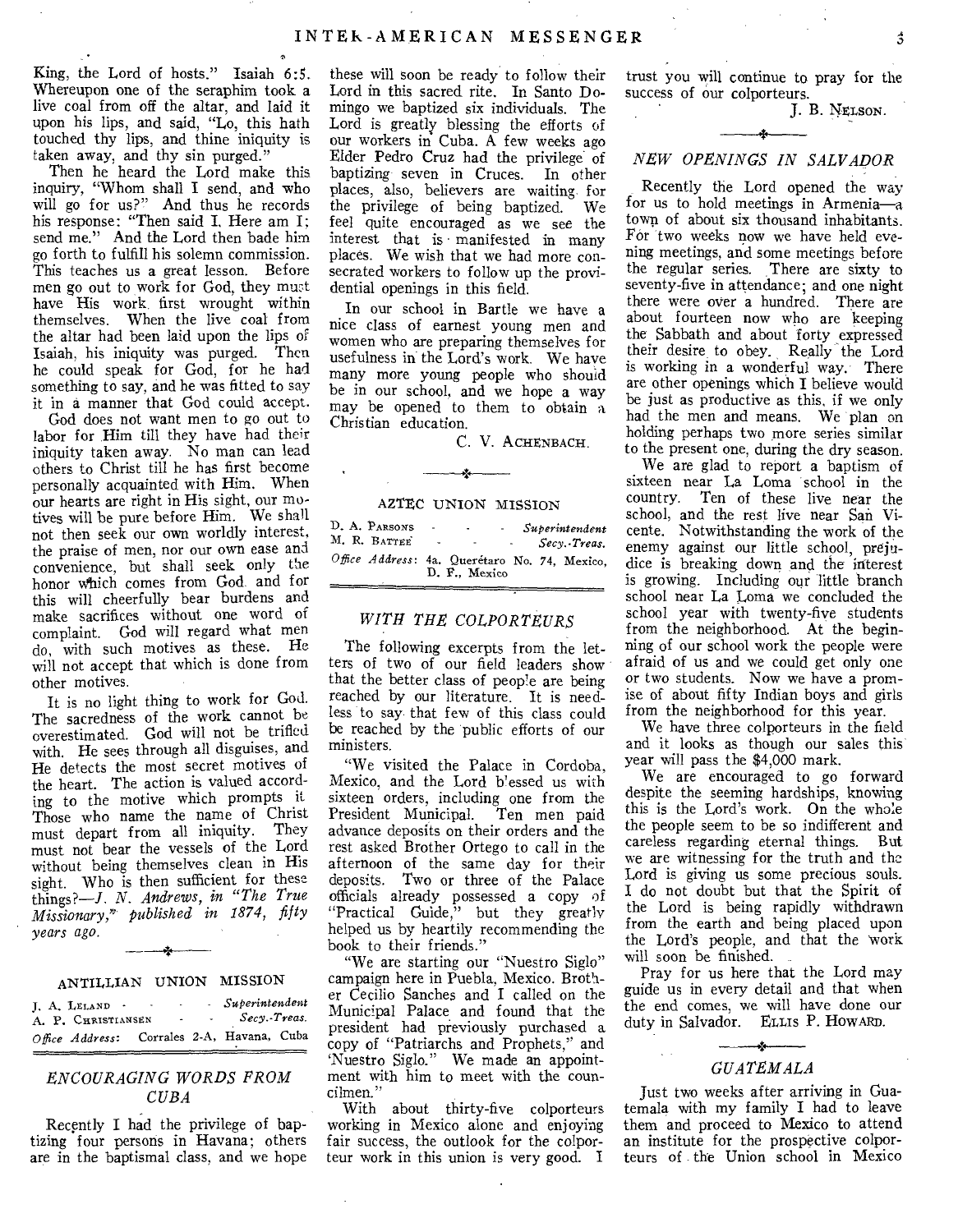City. An attack of malaria lengthened my stay there so I have not yet had time to visit the colporteurs in this field.

Sometime ago, on account of a delayed trip to San Salvador, I had the privilege of visiting some of the isolated believers in the northern part of the country in and near Puerto Barrios. Our church school teacher accompanied me as far as Caytiga where we have two families of believers. The teacher came to •give instruction during her vacation to. the Van Tuyl family of nine children. We found this family of good courage and doing all in their power to let their light shine through the Sabbath school and Bible studies with interested Indians. Three East Indian boys will soon be, ready for baptism and give promise of becoming loyal workers.

I, also visited Brother Brewster and family. They are of good courage and endeavoring to be true to the Lord. They handed me their tithe and offerings, which though not large, represented faithfulness and sacrifice.

At Puerto Barrios I found four courageous members. One sister who has been ill for several months said she missed the good meetings she used to enjoy at Panama. I assured her that the brethren would visit her more often. Another sister is doing missionary work among her neighbors and friends, taking care of their sick and incidentally giving them the message of the soon coming Lord. I was fortunate in finding her at home.

I Was also able to arrange for an ex-colporteur of Salvador to enter the book work again. We are now laying plans for at least four men to make a campaign with Practical Guide in Spanish over the entire country for the second time. We are hopeful and confident that their success will be similar to the results seen in Mexico and Spain; for the book was welcomed by many the ;first time it was sold.

My next visit will be to San Salvador where I expect to help the colporteurs and assist the church in the Harvest Ingatliering campaign.

H. A. B. ROBINSON.

# –\* *GOD'S HAND IN MEXICO*

 $\mathcal{L}_{\rm{in}}$ 

'Brother Juan Jimenez was the first man 'to accept the message in the Tehuantepec peninsula. One day while walking in a small town on the peninsula, he was attracted to a small piece of paper in the street. He picked it up, and, found on it the Words. of Matthew 24:27, where the Saviour tells His disciples that "as the lightning cometh out of the east, and shineth even

unto the west; so shall the coming of the son of man be." He had never heard anything like this before, and for some reason he wanted to know more about it. He showed the piece of paper to his friends; and they, too, became interested; but none of them knew any more on the subject than he did.

So they waited and kept the piece of paper, hoping that sometime they might learn more about the Master's coming. About a year after they found the text, the wife of Brother Jimenez took sick and he sent to Mexico City for medicine. When the bottle arrived, they found, to their surprise that it was wrapped in paper just like the, one from which their treasured piece had been torn.

The paper was a copy of *El Mensajero de la Verdad* published in Mexico City. Soon these eager seekers for truth were in communication with our office there; and in due time, after reading and studying with the living preacher, a church was raised up, and the cornerstone' of our work was laid on the isthmus of Tehuantepec.

F. M. OWEN.

# *"AFTER MANY DAYS"*

Ermerejildo Ramirez is the father of a family of ten children, living in Paraiso, a place not many miles from San Salyador, the capital of Salvador. To reach it we traveled part of the way over a road which is worn down to about ten or *twelve* feet, then climbed a steep, rocky hill. But once on top of the hill it is indeed a "Paraisa," (paradise).

This brother, Ermerejildo Ramirez, owns his land on which grows a very large variety of lovely tropical fruits. The climate also is delightful, being about twenty-five hundred feet above sea level. He is quite well-to-do in lands; and has been a leader in his community. Five of his married sons are living near him. He has the same characteristic determination that was found in many of his Indian forefathers who roved the hills of Salvador centuries before the Spanish race inhabited the country.

Light at last has broken in upon this man to brighten his home and give him hope of eternal life. Some twenty years ago a consecrated missionary, amid difficulties, began to spread the light of the gospel in Salvador. He builded better than he, knew, for now, results begin to appear,—though perhaps not just as he had planned.. With Ermerejildo he left a little book which clearly set forth

man's obligation to obey the law of God and to keep the Sabbath of the commandment from creation to all eternity. And then after giving such clear reasoning, it attempted in a sentence to change the obligation of the Sabbath to another day.

For many years, while Ermerejildo had puzzled over these chapters and their seeming contradiction, he had lived up to all the light he knew. About three years ago a visitor, who had accepted the Word of God as his sole guide, came to Ermerejildo's home; he began to talk on salvation by faith and the connection the law sustains to this subject. A friendly argument ensued, then Ermerejildo remembered the first part of the teachings of this book. With joy he accepted them fully and now he is keeping all the commandments of God by faith in Christ.

Salvador. though the smallest of all the Central American countries, is not to be despised; in comparison to the others she is quite well advanced in educational and medical lines. It is the desire of her officials and citizens to see their country make good progress in every way. A liberal form of government is sustained and missionaries have little complaint to make as to freedom in teaching the gospel.

Although smallest of all the republics, it is the most thickly settled; and one will find literally hundreds upon hundreds of small towns and villages scattered throughout its territory. Some of these are almost purely Indian villages. A good percentage of the people can read and write; and they are very intelligent, notwithstanding the fact that superstition and ignorance in regard to religious matters prevail. The minds of many are open to receive light, and we could not wish for a better time than today in which to reach them with the Word of God. Who is willing to save the lost in Salvador? E. P. HowARD.

Elder Winter from California is now on his way to take charge of one of the Mexican missions.

Elder Lorntz and family from Iowa, left Nov. 22 for Honduras to take leadership there. Elder Beddoe leaves Honduras to take over the work in the Central Mexican Mission.

Doctor Hummel, a Loma Linda graduate is now in Mexico City and has opened a free dispensary in connection with our Union school. We hope to see two or three more self-supporting doctors and nurses in our union soon.

Brother Pohle and wife are doing good work in Guatemala, Brother Mar-D. A. PARSONS.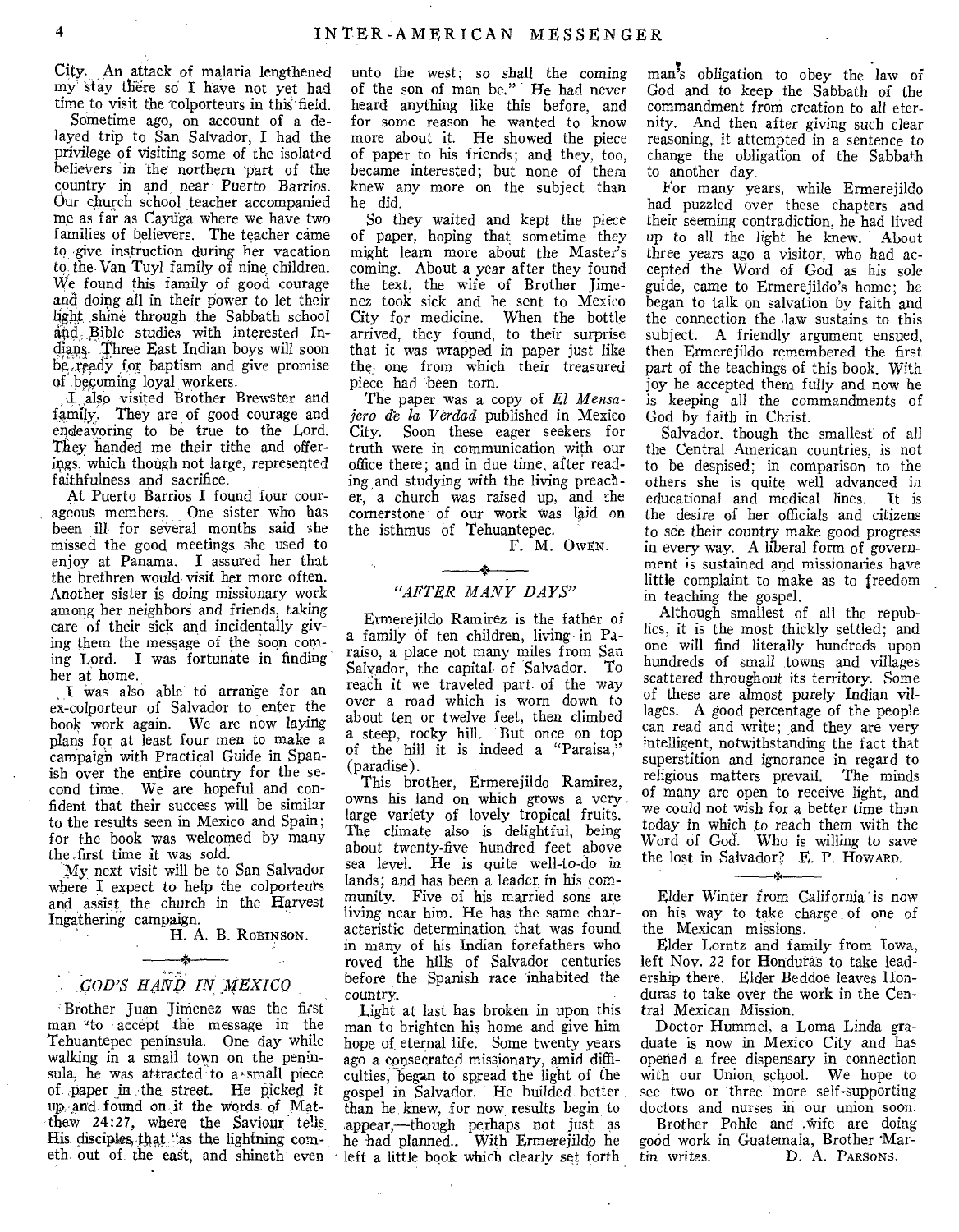#### CARIBBEAN UNION MISSION

W. E. BAXTER - Superintendent C. E. KNIGHT - - Secy.-Treas. C. E. KNIGHT - -*Office Address:* Apdo. 136, Caracas, Venezuela

## *VENEZUELA*

I spent about three weeks in Venezuela and enjoyed a pleasant visit with the workers over there. I found Brother and Sister Baxter of the best of courage and getting on nicely in their work. Brother Steeves seems to be a very earnest young man, and I think will develop into a capable leader for the colporteur work in that field. They launched the Harvest Ingathering Campaign while I was there; and I was surprised to see how liberally the people gave to this good work.

I spent most of my time with Elder Baxter in the campaign, but was unable to do very much myself, not knowing the language. In seven hours and a half Brother Baxter brought in \$149.00 This lacks one dollar of averaging \$20.00 per hour for the time spent in the field. I spent some time with Brother Steeves in the campaign, and the Lord went before us in a special' way. We received no large gifts, but very few turned us away without giving something. We worked among the smaller shops, and the gifts averaged from one to five dollars.

I am confident that hundreds of dollars could be raised in Venezuela in the Harvest Ingathering work if there were a few foreign workers who could devote their time to it. Elder Baxter had to leave for the Fall Council, and Brother Steeves is planning to leave soon to help some colporteurs. The believers, however, are doing their best under the conditions; and feel confident that they<br>will reach their \$1000.00 goal. The will reach their \$1000.00 goal. church in Caracas was divided up into three bands with a goal of \$220.00 each. You will be interested in their little device of three ships sailing across the church. One of these was over twothirds of the way when I left, and I feel confident that all will anchor safely in the harbour by the end of the cam-<br>paign. C. B. SUTTON. C. B. SUTTON.

# *WEST CARIBBEAN TRAINING SCHOOL*

On the west bank of the Panama Canal, in the village of Las Cascadas, fifteen miles from the Pacific ocean and thirty-three miles from the Atlantic, is located the West Caribbean Training School, which now will soon begin its fifth year. Here on the great "Cross-

roads" of the world pass .the ships of all nations. As many as twenty-three in one day, as many as 460 in a month pass through the canal. The school property is leased from the Canal Commission and includes thirteen buildings and seventy-five acres of land bordering the canal.

The students come largely from the West Caribbean Conference, which is a part of the Inter-American Division. Some of the students make their way in school by work, others earn scholarships during the vacation. The enrolment for 1924 was ninety-three not including the church school. The work is growing and gaining prestige with government officials.

It is proposed to develop a school carrying twelve grades of work for ambitious young people desiring an education. In addition to the academic work, a useful line of trades is conducted in an educational way; and, besides this, it is expected that the farm will produce most of the foodstuff used by the school. The desire is to train Christian workers to engage in school, colporteur, and gospel service in a practical way among the native people of the nearby countries. F. W. HALLADAY.

# *CONFERENCE SESSION*

Beginning January the 29th to February the 8th, 1925 there will take place in Las Cascadas the fourteenth biennial session of the West Caribbean confer-<br>ence. At that time officers will be At that time officers will be elected for the next biennial term, and other business pertaining to the conference work that should come before that meeting will be transacted.

Each church is entitled to one delegate for its organization, and one additional delegate for each fifteen members who shall be duly elected by the church and given delegate's credentials. The plan of the conference for the delegation is as follows:

All duly accredited delegates from the churches will be furnished with board and room during the conference session. All persons coming to stay during the Conference session should bring bedding with them. The traveling expenses to and from the conference is to be borne by the church that is sending the delegates. We shall be glad to correspond with our brethren with reference to the coming conference session, and shall be glad to answer any questions pertaining thereto.

All of our brethren and sisters throughout the conference are invited to attend, and we hope that a large number will be able to do so. Provisions for the accommodation of those who are not delegates will be made at a very modest sum so that the expense of coming to the conference and attending the session, probably will not exceed the expense that you would have by remaining at home.

We plan to make this fourteenth session of the conference the best that we have had in this field; and to this end we ask our brethren to remember us and the conference work at the throne of grace, that God may abundantly bless the efforts and plans that will be put forth for the advancement of this cause and truth. Plan to be there on the day of the beginning of our conference meeting so that there will be no delay in getting our work started, in order that we may get through with all business that may come before us as a body.

W. R. POHLE, *President,* 

FRED HUTCHINSON, *Secretary.* 

# يغر *ARE YOU GOING TO SCHOOL THIS YEAR? WHERE?*

At the West Caribbean Training School at Las Cascadas you will find the "Door of Opportunity" *open* to you if you desire an education. The school year begins Monday, the 9th

of February, 1925. If you have a will to prepare yourself for life's duties and a place in the finishing of the Lord's work, write to the West Caribbean Training School, Obispo, Canal Zone.

# +++.:++.+44+++++4 1? +++++++++

#### *CHRIST WANTS THE BEST*

Christ wants the best. He in the far-off ages

- Once claimed the firstling of the flock, the finest of the wheat,
- And still He asks His own, with gentlest pleading, To lay their highest hopes and brightest talents at His feet:
- He'll not forget the feeblest service, humblest love;
- He only asks that of our store, we give to Him The best we have.

Christ gives the best. He takes the hearts we offer,

And fills them with His glorious beauty, joy, and peace,

And in His service, as we're growing stronger,

- The calls to grand achievements still increase.
- The richest gifts for us on earth, or in the heavens above,

Are hid in Christ. In Jesus we receive The best we have.

And is our best too much? 0 friends, let us remember

How once our Lord poured out His soul for us. And in the prime of His mysterious manhood Gave up His precious life upon the cross;

The Lord of lords, by whom the worlds were made,

'Through bitter grief and tears gave us The best He had.

*—Selected.*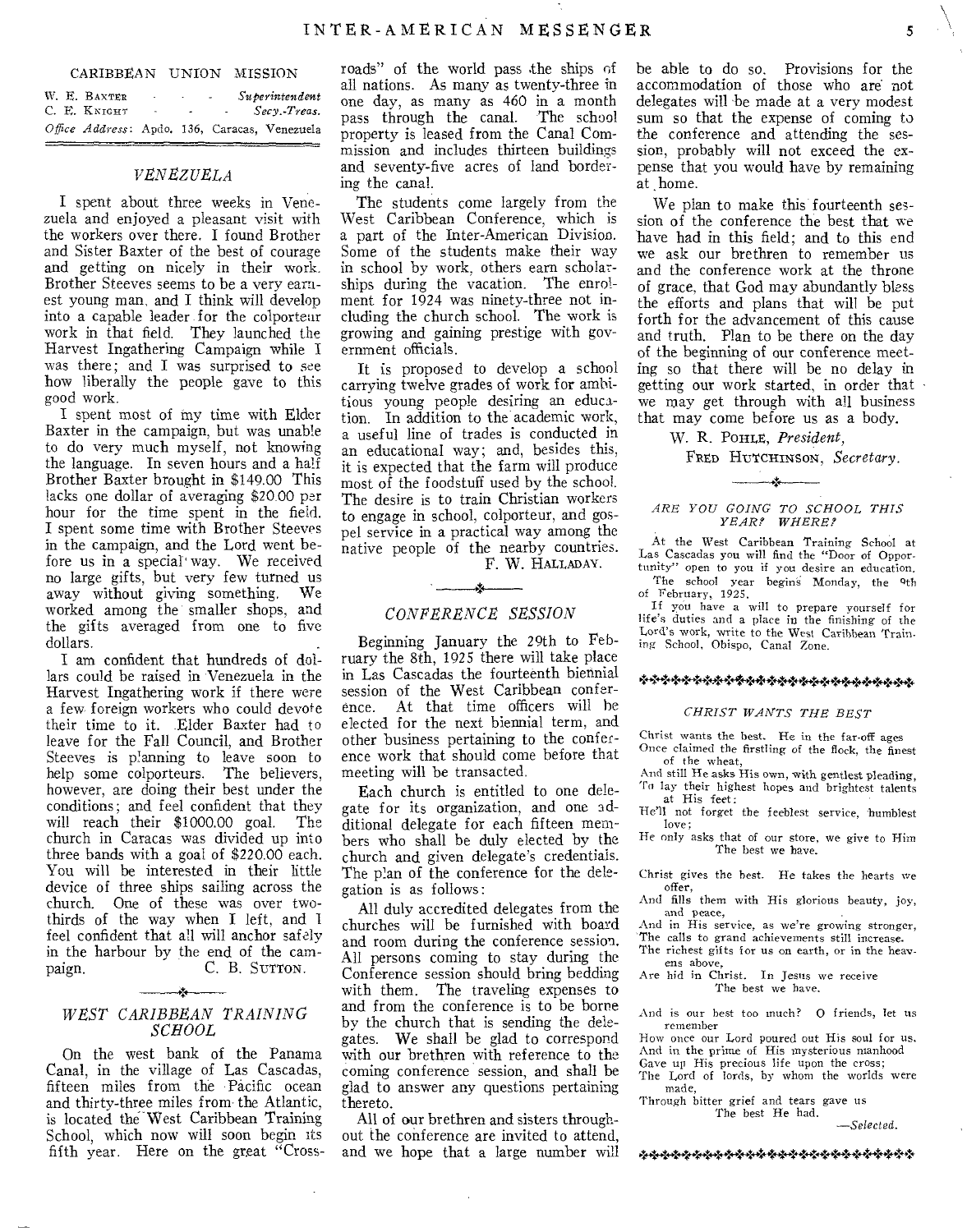# PUBLISHING DEPARTMENT

## OUR FIELD LEADERS

A NTILLIAN UN ION - - - - - - - G. D. Raff *Cuba,* R. E. Stewart *Jamaica,* 0. P. Reid *P Porto Rico, Porto Rico, Porto Rico, Leo Odom* ANTILLIAN UNION GER PERSON LEADS 1998 CORPORTING THE CALL OF A RAFTEC UNION Porto Rico, Leo Odom Maradica, O. P. Reid Northern Dept., J. W. Phillips *Southern Dept.,* H. A. Robinson

CARIBBEAN UNION - - - - - - C. B. Sutton *Colombia,* L. V. Cleaves *South Caribbean,* P. E. Shakespeare *Venezuela, F.* W. Steeves *West Caribbean, J.* E. Shidler

# *"EL CENTINELA" FOR FEBRUARY*

J. Berger Johnson, editor of *0 Atalaia,* our Portuguese magazine published in Brazil, contributes a most helpful article discussing "The Conflict Between Capital and Labor," which is the topic of the cover page, in two colors.

In "East and West Are Alike," Frederick Lee calls attention to some striking similarities, the labor question included.

"The League of Death," by Nels D. Anderson, is a forceful allegory well worth reading in this day of many leagues.

Robert B. Thurber discusses a new plan to end war in "Mammon and Mars."

Two health' articles: "The Best Doctor: Nature," by Harry W. Miller, M. D., and "Do you Eat Enough

Vegetables and Fruits?" by R. Manning Clarke, M. D\_ "The Seven Vital Elements," by R. F. Cottrell, continuing his series on "The Vitamines of Religion."

*And don't forget our new Children's Page,* begun last month. The story this month is "The Parrot Policeman."

On the opposite page is the Home Department, with the second article on "The welfare of the Child," besides other helpful matter.

Elsewhere in this issue appears the "Meditations for the Month," arranged by Ernest Lloyd; as also the pages of Current Mention, As Others See It, and News Notes.

And it's all edited for the Spanish-speaking peoples who live in this part of the world. Will you help them to get a chance to read it?

# *PROSPECTS FOR THE NEW YEAR*

Another year of opportunity has opened before us. What will its record be? Shall it be a year of advance and triumph in Inter-America? "Our General, who never makes a mistake, says to us, 'Advance.'  $\ldots$ watchword is to be, Onward, ever onward. The angels of God will go before us to prepare the way." Surely we can give but one answer to the above questions. The Lord helping us, we will advance and strengthen the work this year.

We believe there is a oneness of purpose in the hears of all our people to attempt greater things for God than ever before. We feel sure this is true of those connected with the work of the Publishing Department. "We are fast approaching the end. The printing and circulation of the books and papers that contain the truth for this time are to be our work." *(C. E., p. 97.)* 

"From our books and papers bright beams of light are to shine forth to enlighten the world in regard to present truth." *(Vol. 8. p. 87.)* 

We read in *Colporteur Evangelist:* "If there is one work more important than another, it is that of getting our publications before the public, thus leading them to search the Scriptures." *P. 80*. It should be the constant effort of every colporteur leader, tract society secretary, and superintendent to make this very important feature of our gospel work a greater power for good each succeeding month. And the ministerial brethren can encourage an increasingly large number of believers to rightly appreciate the great value of our literature, and the importance of scattering it everywhere. Indeed, it is "the very work that needs most to be done."

During 1925 Bookmen's Conventions will be held in Inter-America, and in these meetings very earnest study will be given to various phases of our publishing interests. We must push forward and definitely accomplish far more than ever before in the circulation of the literature containing the message for this time. We can increase the number of well-trained, consecrated colporteurs; we must plan for them to reach a still larger proportion of the entire population in Inter-America. Let us join hands round- the field in a combined effort to place the message in printed form in every open door within the division territory.

# *THE COLPORTEUR AND HIS ACCOMPLISHMENTS*

"You would have been interested," writes Brother C. B. Sutton, "in the publishing department meeting at the South Caribbean Conference session. We had about sixteen colporteurs on one side of the platform, and on the other side we had all who had accepted the truth through the printed page. Among these were ministers, a doctor, the president of the conference, the conference secretary, and a number of other influential people.

"One interesting feature: A colporteur had sold *Our Day* to a man who owned a large estate in Antigua, and he and his wife were there as the result of this book being placed in the home. We had this man and his wife and the colporteur stand up so *all* the people could see the fruit of the printed page. Another colporteur had brought four into the truth, and two of them were present.

"We had a large chart showing the number of the books placed in the homes. *Our Lord's Return* headed the list, with 11,268 copies; *Steps to Christ* came second, with 9,911. I wish that time and space would permit me to give the whole list, but the total number placed in the homes from 1918 to 1924 was 119,475. This means that thousands of *individuals* in the South Caribbean conference have had the privilege of reading the last warning message."

The sale of literature to our tract societies during December was heavier than any other month of 1924, being in all \$18,437.40. This was almost double the value of the sales for the last month of 1923, and was, in fact, practically one-fifth the value of the total record for 1924• (\$96,000). This good increase at the last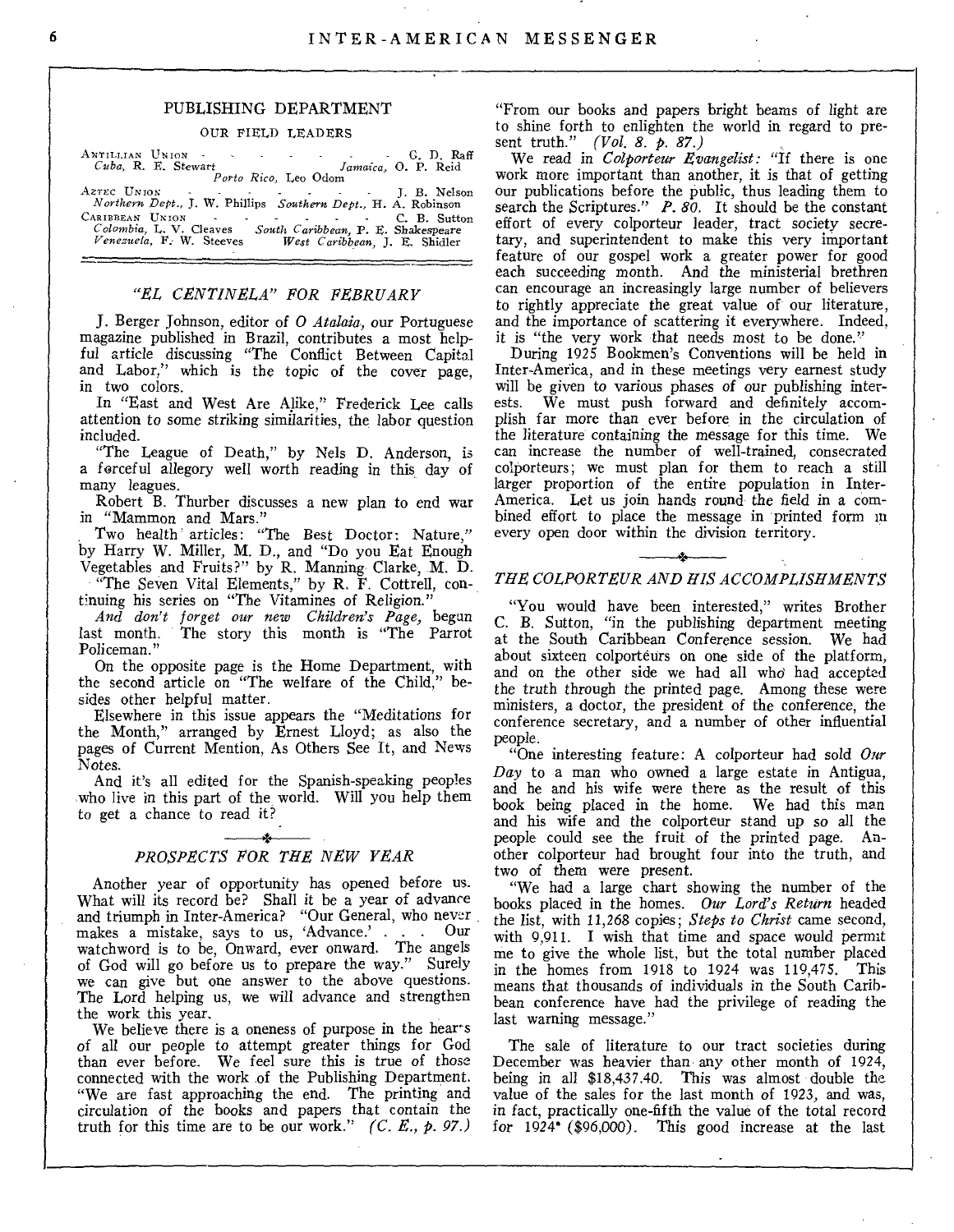of the year brought us within \$36,000 of attaining the record for 1923. Some may remember at the close of October the shortage was over \$53,000. Quite naturally, we feel pleased to see the improvement.

Business for the first few days in 1925 has been very satisfying. Freight orders have come from Cuba, Salvador, South Caribbean, Venezuela, West Caribbean, and the Lesser Antilles Mission. The last named territory comprises the newest field in Inter-America, having just been set off from the South Caribbean Conference. The shipment of books to be sent to St. Johns, Antigua Island (the new Mission headquarters) in a few days, is the first we have ever sent to that part of the field from this point, by freight.

While these remarks about new business would be more appropriate in connection with our next month's sales report, we know you will be pleased to hear of the brisk way the 1925 business is starting. We have set our aim high for 1925. It will take \$200,000 worth of books and tracts to reach the mark we have set here. Are there those out in the field who can see any possibility of accomplishing so much in 1925?

Brother F. W. Steeves has a practical goal that he is holding before his colporteurs. He is urging them to work toward a goal of one book a day for each day of the year. That of course sounds small, but it isn't

part of the plan that when one book has been sold the colporteur will stop work for the balance of that day. Such an average in a field like Venezuela is heavier than it would be in some other territory, for much time is necessarily spent in traveling, yet the average of one book a day is to be maintained just the same. Brother Steeves expects, moreover, that his men will handle small books and *El Centinela* along with the large. books. Then, too, he hopes to have at least six full-time men in the field. The success of such plans will make the sale of literature in Venezuea during 1925 many times as heavy as for the year just ended.

#### *"EL CENTINELA" CIRCULATION BY MONTHS 1924*

| January $18,409$                                                                                                         | $\text{July}$ 11,748                                                                                         |
|--------------------------------------------------------------------------------------------------------------------------|--------------------------------------------------------------------------------------------------------------|
| February $\ldots \ldots \ldots 12,355$                                                                                   | August  *4,102                                                                                               |
| March 13,015                                                                                                             | September 11,174                                                                                             |
| April  12,973                                                                                                            | October $11,282$                                                                                             |
| May  17,434                                                                                                              | November $\dots\dots\dots\dots$ 10,458                                                                       |
| June  13,058<br>Total $1924$ 146.707<br>Monthly average $\dots$ 12,225<br>Gain $1924$ , Total<br>Gain 1924, Aver.  2,333 | December $\ldots \ldots \ldots 10,699$<br>Total $1923$ 118,705<br>Monthly average $\ldots$ , 9,892<br>28,002 |

\*Harvest Ingathering issue sent to subscribers only. Quantities reported previously.

You will enjoy reviewing the record of monthly sales of El *Centinela*  for all of  $1924$ , so we in report in this issue of the  $M$ in addition to the detailed the December issue, show

Cuba 4,932<br>Dominicana 301 Dominicana 301

INTER-AMERICA Arizona 66<br>California 23 California 23 Central California 51 South California 231 S. E. California 24 South Texas 208<br>Miscl States 22

Porto Rico *Antillian Union*  Guatemala 203<br>Honduras 179 Honduras 179<br>Mexico 1,939 Mexico 1,939<br>Salvador 483

Salvador *Aztec Union*  Colombia 805<br>West Caribbean 337 West Caribbean 337<br>Venezuela 332

Venezuela *Caribbean Union* 

Miscl. States *United States*  $Philippines$ *Miscl.* Foreign

|  |  |  |  | SALES REPORT, BY UNIONS, DECEMBER, 1924 |  |
|--|--|--|--|-----------------------------------------|--|
|--|--|--|--|-----------------------------------------|--|

*CENTRAL AMERICAN BRANCH, PACIFIC PRESS PUBLISHING ASSN.* 

| or all of 1924, so we include the     |               |                 |             |                       |                                         |                      |          |                                |            |
|---------------------------------------|---------------|-----------------|-------------|-----------------------|-----------------------------------------|----------------------|----------|--------------------------------|------------|
|                                       |               |                 |             |                       | Subscription                            | Trade                | Educa.   | Tracts                         | Total      |
| eport in this issue of the MESSENGER. |               | Antillian Union | 1,074.80    | 189.40                | 6.00                                    | 79.25                | 1.349.45 |                                |            |
| addition to the detailed report for   |               |                 | Aztec Union | 15,161.00             | 273.30                                  | $\sim$ $\sim$ $\sim$ | 72.00    | 15,506.30                      |            |
| he December issue, shown below.       |               |                 |             | Caribbean Union       | 1,347.85                                | 217.30               | 1.60     | 14,90                          | 1,581.65   |
|                                       |               |                 |             |                       |                                         |                      |          |                                |            |
|                                       |               |                 |             | Total, December, 1924 | 17,583.65                               | 680.00               | 7.60     | 166.15<br>$\sim$               | 18,437.40  |
| "EL CENTINELA" CIRCULATION            |               |                 |             | Total, December, 1923 | 8,847,40                                | 417.10               | 36.55    | 165.65                         | 9,466.70   |
|                                       | DECEMBER 1924 |                 |             | <b>Increases</b>      | 8,736.25                                | 262.90               | 28.95    | .50                            | 8,970.70   |
| uba                                   | 4,932         |                 |             |                       |                                         |                      | (Less)   |                                |            |
| ominicana                             | 301           |                 |             |                       |                                         |                      |          |                                |            |
| orto Rico                             | 499           |                 |             |                       | SALES REPORT, JANUARY TO DECEMBER, 1924 |                      |          |                                |            |
| Antillian Union                       |               | 5,682           |             |                       |                                         |                      |          |                                |            |
| uatemala                              | 203           |                 |             | Bahamas               | 297.50                                  | 113.50               | 143.50   | 6.00                           | 560.50     |
| londuras                              | 179           |                 |             | Cuba                  | 13,612.95                               | 1,085.80             | 36.75    | 48.90                          | 14,784.40  |
| Iexico                                | 1.939         |                 |             | Dominicana            | 1,603.75                                | 75.20                | 2.00     | $\alpha$ , $\alpha$ , $\alpha$ | 1,680.95   |
| alvador                               | 483           |                 |             | Haiti                 | 115.10                                  | 199.90               | 5.50     | 17.50                          | 338.00     |
| Aztec Union                           |               | 2,804           |             | <b>Tamaica</b>        | 4,642.35                                | 784.80               | 146.05   | 161.25                         | 5,734.45   |
| `olombia                              | 805           |                 |             | Porto Rico            | 3,975.75                                | 473.60               | 4.00     | 81.95                          | 4,535.30   |
| lest Caribbean                        | 337           |                 |             |                       |                                         |                      |          |                                |            |
| 'enezuela                             | 332           |                 |             | Antillian Union       | 24,247.40                               | 2,732.80             | 335.80   | 317.60                         | 27,633.60  |
| Caribbean Union                       |               | 1,474           |             | Guatemala             | 2,490.55                                | 99.55                | .        | 64.90                          | 2,655.00   |
| INTER-AMERICA                         |               |                 | 9,960       | Honduras              | 2,398.20                                | 731.50               | 110.45   | 66.25                          | 3,306.40   |
|                                       |               |                 |             | Mexico                | 30,841.50                               | 916.45               | 37.20    | 157.95                         | 31,955.10  |
| rizona                                | 66            |                 |             | Salvador              | 4,175.50                                | 228,20               | 56.40    | 57.75                          | 4,517.85   |
| `alifornia                            | 23            |                 |             |                       |                                         |                      |          |                                |            |
| entral California                     | 51            |                 |             | Aztec Union           | 39,905.75                               | 1,977.70             | 204.05   | 346.85                         | 42,434.35  |
| outh California                       | 231           |                 |             | Colombia              | 7,468.85                                | 136.95               | 7.50     | 16.80                          | 7.630.10   |
| . E. California                       | 24            |                 |             | South Caribbean       | 5,687.70                                | 1,597.50             | 8.10     | 41.00                          | 7,334.30   |
| outh Texas                            | 208           |                 |             | Venezuela             | 1,110,95                                | 223.40               | 5.20     | 11.25                          | 1,350.80   |
| Iisel. States                         | 72            | 675             | 675         | West Caribbean        | 6,259.90                                | 770.55               | 158.30   | 69.85                          | 7,258.60   |
| United States                         |               |                 |             |                       |                                         |                      |          |                                |            |
| Philippines<br>Miscl. Foreign         |               |                 | 32<br>32    | Caribbean Union       | 20,527.40                               | 2,728.40             | 179.10   | 138.90                         | 23,573.80  |
| TOTAL, Dec. 1924-                     |               |                 | 10,699      | Total Sales, 1924     | 84,680.55                               | 7,438.90             | 718.95   | 803.35                         | 93,641.75  |
|                                       |               |                 | 12,079      | Total Sales, 1923     | 119,161.50                              | 8,005.05             | 1,096,70 | 1,448.00                       | 129,711.25 |
| TOTAL, Dec. 1923-                     |               |                 | 1,380       | Decrease              | 34,480,95                               | 566.15               | 377.75   | 644.65                         | 36,069.50  |
| Decrease                              |               |                 |             |                       |                                         |                      |          |                                |            |